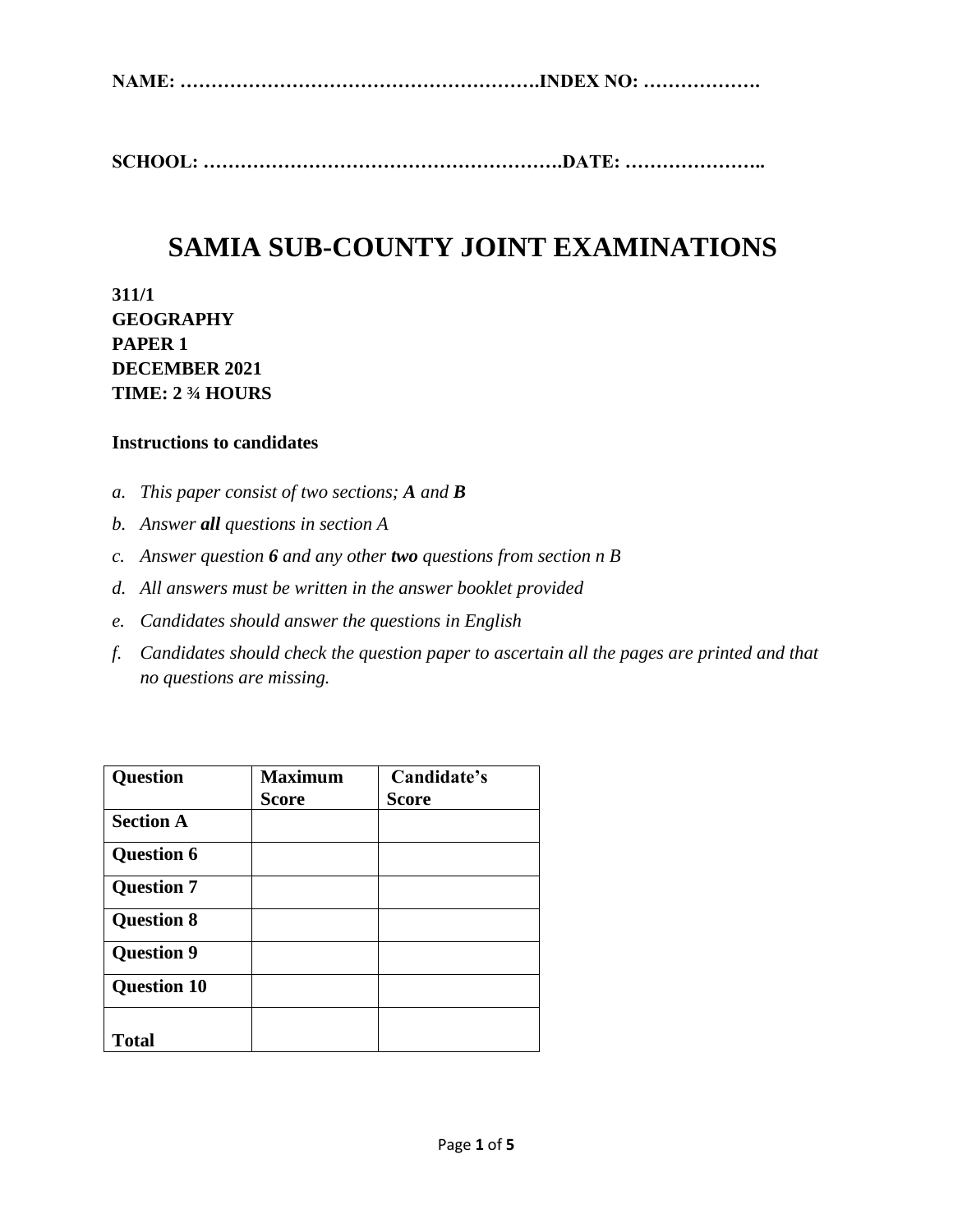## **Section A** 1. a) State the uniqueness of Geography as compared to other subjects. (2 marks) b) Give three examples of human environment you know. (3 marks)

2. The table below shows rainfall and temperature figures for a given station. Study it and answer question (a)

| Months                       | $\ddot{\phantom{1}}$ | F   | M   | Α                     | M   |    |     |     | ມ   |    |    |    |
|------------------------------|----------------------|-----|-----|-----------------------|-----|----|-----|-----|-----|----|----|----|
| Rainfall (mm)                | 80                   | .20 | 340 | 50                    | 130 | 90 | 100 | 120 | 320 | 20 | 00 | 80 |
| Temperature( ${}^{\circ}C$ ) | 28                   | 29  | 32  | $\mathbf{R}^{\prime}$ | 28  | 28 | 29  | 30  |     | 30 | 29 | 28 |

- a. Calculate the annual temperature range for the station (1mark) b. Describe the climate for the station (4marks)
- 3. a. The diagram below shows surface features of karst scenery.



| Identify the features marked A and B.                                 | $(2 \text{ marks})$ |
|-----------------------------------------------------------------------|---------------------|
| b. State three conditions necessary for development of karst scenery. | $(3 \text{ marks})$ |
| 4. a) Define an earthquake.                                           | $(2 \text{ marks})$ |
| b) State three physical causes of earthquakes.                        | $(3 \text{ marks})$ |
| 5. a) Distinguish between aridity and desertification.                | $(2 \text{ marks})$ |
| b) State any three solutions to the problem of aridity.               | (3 marks)           |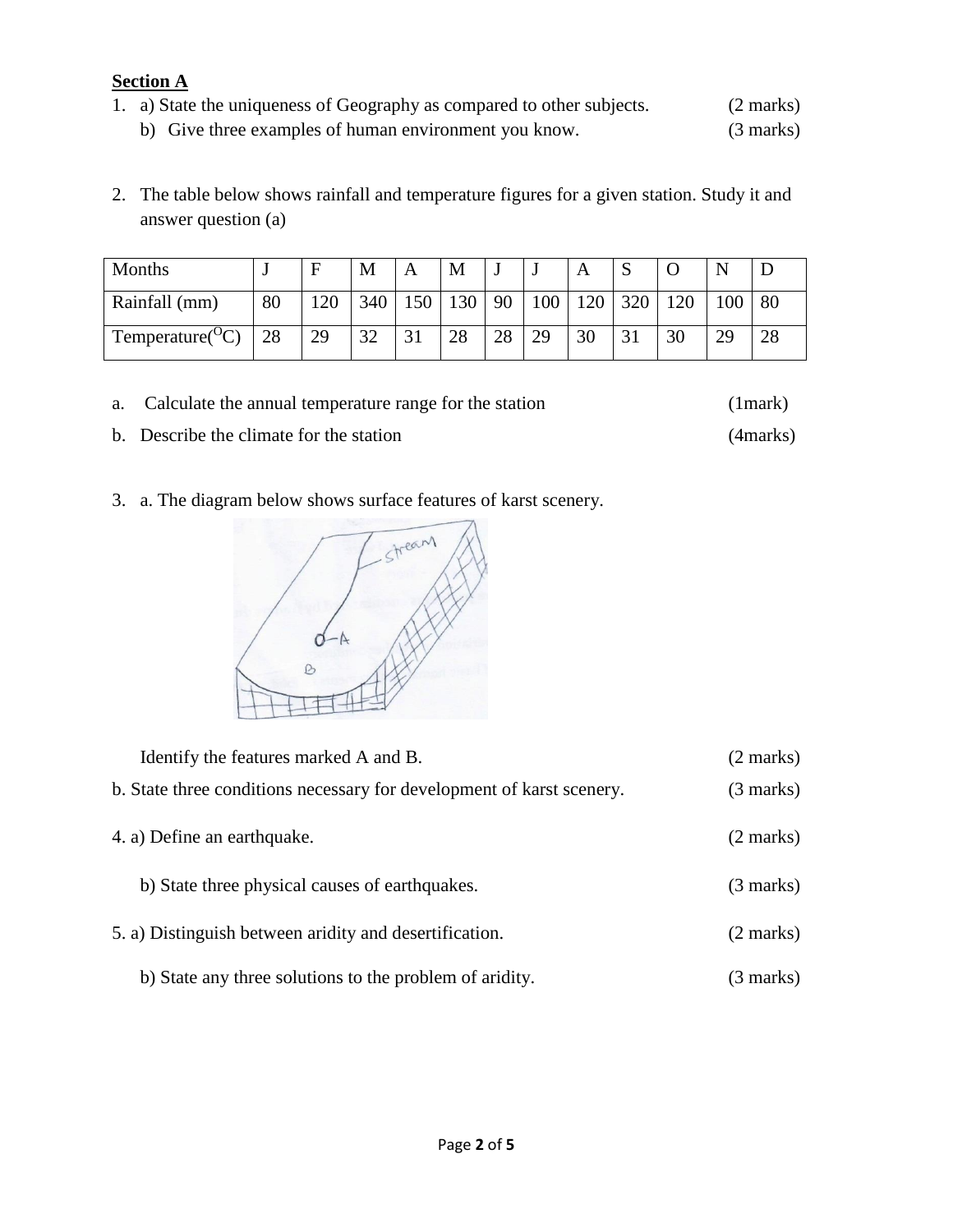### **Section B:** Answer question **6** and any other **two** questions in this section.

*Answer question 6 and any two questions*

6. Study the map of KIJABE 1:50,000 (Sheet 134/3) provided and answer the following questions.

## **a. Use of marginal information.**

| i) Give the representative fraction scale of the map.           | $(1 \text{ marks})$ |
|-----------------------------------------------------------------|---------------------|
| ii) Identify the vertical interval of the map.                  | $(1$ mark)          |
| iii) What type of road is D398.                                 | $(1$ mark)          |
| iv) What is the six-figure grid reference for Mai Mahiu school. | (2 marks)           |

| b. Measure the distance of the railway line from the level crossing near Kijabe post office     |                     |  |  |
|-------------------------------------------------------------------------------------------------|---------------------|--|--|
| to Kijabe station                                                                               | (2marks)            |  |  |
| c. Describe vegetation of the area covered by the map.                                          | (2 marks)           |  |  |
| d. Draw a rectangle measuring $10 \times 6$ cm to represent the area bounded by eastings 30 and |                     |  |  |
| 40 and northing 94 and 00.                                                                      | $(2 \text{ mark})$  |  |  |
| On it show; Thicket vegetation, railway line and quarry.<br>$\bf{1)}$                           | $(3 \text{ marks})$ |  |  |
| ii) Calculate the new scale of the area you've drawn in (b) above.                              | (2 marks)           |  |  |

- e. With evidence identify **three** social services offered in the area. (6 marks)
- f. Name any three artificial drainage features found in the area. (3 marks)

| 7. a. i. Distinguish between glacial till and fluvio-glacial till. | (2 marks) |
|--------------------------------------------------------------------|-----------|
| ii. Give two reasons why there are no ice sheets in Kenya          | (2 marks) |

b. Explain three factors that influence the movement of ice from the place of accumulation.

```
 (6 marks)
```
c. Describe how the following glacial erosional features are formed.

| i) Arete is formed                                           | $(4 \text{ marks})$ |
|--------------------------------------------------------------|---------------------|
| ii) Glacial trough                                           | $(4 \text{ marks})$ |
| d. You carried out a field work on glaciated lowlands.       |                     |
| i) Mention two methods of data collection you used.          | $(2 \text{ marks})$ |
| ii) Name three glacial depositional features you identified. | $(3 \text{ marks})$ |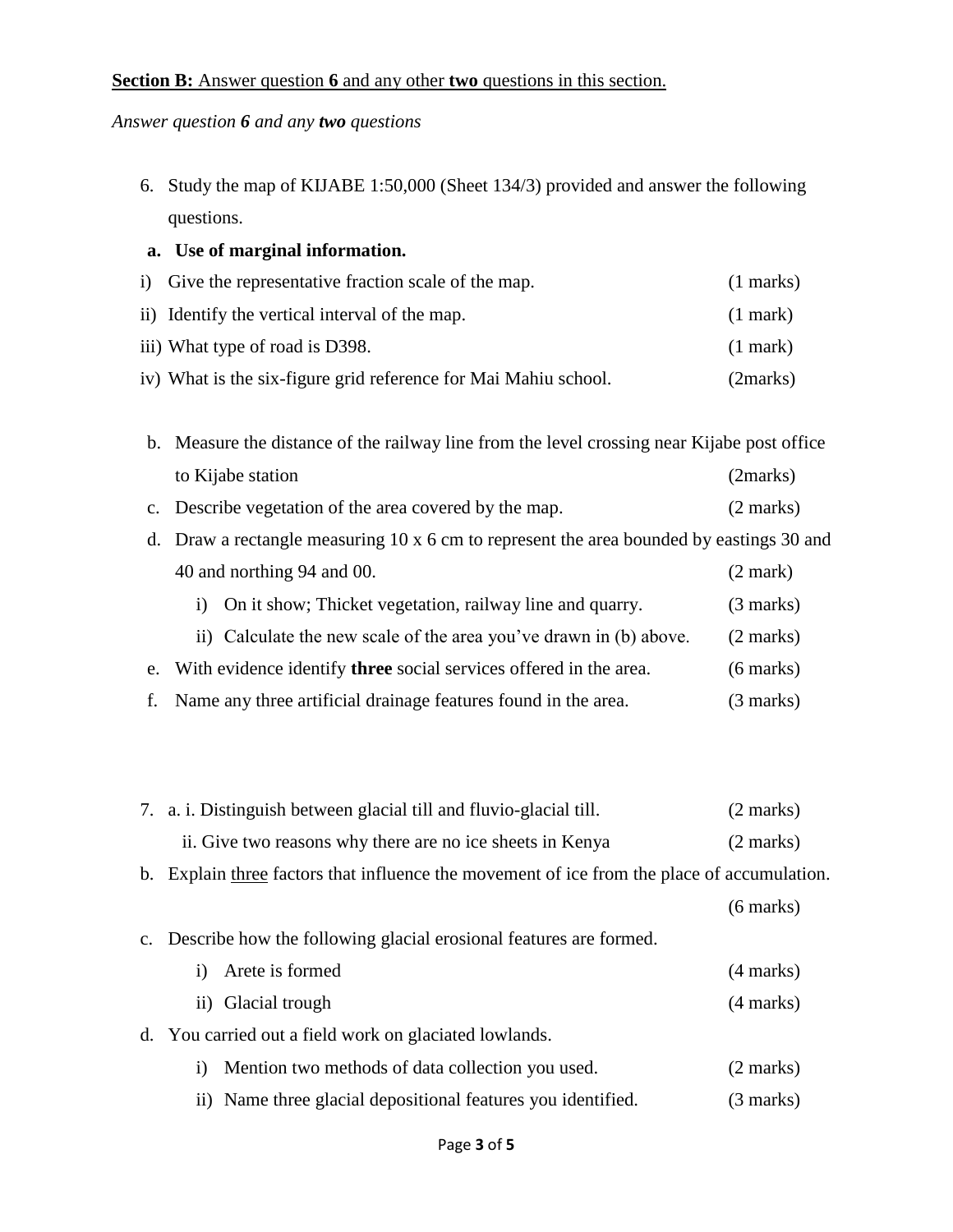|  |  |  | iii) Give two follow up activities that you carried out. | (2 marks) |
|--|--|--|----------------------------------------------------------|-----------|
|--|--|--|----------------------------------------------------------|-----------|

- 8. a. Differentiate between folding and faulting (2 marks) b. i. Apart from rift valley, name three features resulting from faulting (2 marks) ii. Using well labeled diagrams, describe the formation of the rift valley by tensional forces. (8 marks)
- c. i) The diagram below shows a fold. Name the parts marked P, Q and R. (3 marks)



ii) Name the fold mountains found in; (4 marks) North west Africa South America Western North America Asia

d. State and explain any three effects of fold mountains on the climate of a place. (6 marks)

| 9. a) (i) State three wind erosion processes                               | $(3 \text{ marks})$ |
|----------------------------------------------------------------------------|---------------------|
| (ii) Give three factors leading to development of deserts.                 | $(3 \text{ marks})$ |
| b) Explain two ways through which wind transports materials in the deserts | $(4 \text{ marks})$ |
| Describe formation of:-<br>C)<br>$(i)$ Wadi                                | $(3 \text{ marks})$ |
| (ii) Seif dune                                                             | $(3 \text{ marks})$ |
| (iii) Rock pedestal                                                        | $(3 \text{ marks})$ |
| d) Explain three negative effects of desert land forms                     | $(6 \text{ marks})$ |
|                                                                            |                     |
| 10. a. i. Give three determinants of soil colour                           | $(3 \text{ marks})$ |

| ii. State four ways in which humus improve the quality of the soil | $(4 \text{ marks})$ |
|--------------------------------------------------------------------|---------------------|
| iii. Name two types of soil according to structure.                | $(2 \text{ marks})$ |